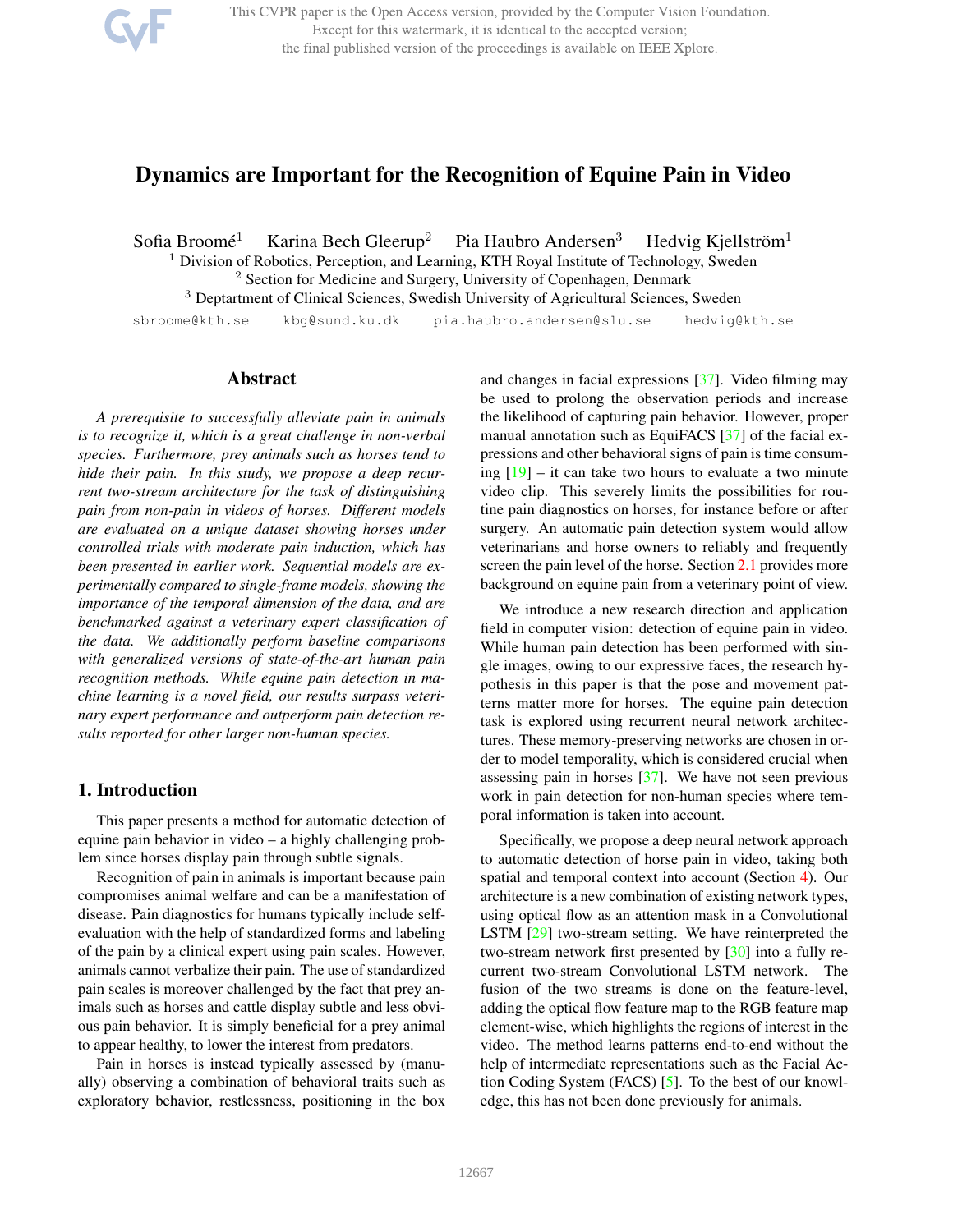The method is experimentally shown to outperform several baselines, including a method relying on single-frame analysis. Most notably, we show that our method performs better than manual classification by veterinarians with extensive expertize in equine pain assessment.

# 2. Background and related work

### 2.1. Pain evaluation in horses

Within the last decade, there has been an increasing focus on pain evaluation in horses, both because there is an increasing knowledge about the detrimental effects of pain and because advanced treatments and surgical procedures have become more common for horses [9]. Compared to small animals, horses are often not given the optimal pain treatment [15]. Reducing pain to a minimum ensures animal welfare, improves convalescence and optimizes treatment success [26]. Pain detection and quantification in horses depend on an observer to detect potentially pain related changes in behavior and in physiological parameters.

There is increasing focus on behavioral observations, since physiological parameters are often not pain-specific [1]. When in pain, horses change their activity budget [23, 24], meaning the percentage of their time that they spend lying down, eating, being attentive, etc. However, documenting this is very time consuming. Even though short, applicable pain scoring tools have been developed [9], these do not capture all pain behavior but rather do spot sampling. An automated means to record pain behavior from surveillance videos would be an important step forward in equine pain research.

Facial expressions have lately been presented as a sensitive measure of pain in horses, when observed in combination with other pain behaviors  $[3, 8, 9, 35]$ . A few examples of the facial pain characteristics described in [8] are slightly dropped ears, muscle tension around the eyes with an increased incidence of exposing the white in the eye, a square-like shape of the nostrils and an increased tension of the lips and chin.

#### 2.2. Automated pain recognition

Automated pain recognition has largely focused on human pain. Littlewort et al. [14] distinguish between posed and real pain for humans in video by training separate linear support vector machine (SVM) classifiers for different FACS [5] action units. Among the works on pain recognition in humans using deep learning are Kahou et al. [11], Rodriguez et al. [25] and Zhou et al. [38]. [25] use an LSTM layer on top of a VGG-16 [31] CNN. Their task is to detect pain in the UNBC-McMaster Shoulder Pain Database [17], which is a video dataset for human pain recognition. Features up until and including the first dense layer in VGG-16 are extracted frame-wise and then arranged in sequences that are fed to the LSTM. The top LSTM layer is found to improve the result significantly compared to the base model. By aligning, cropping, masking and frontalizing the input data to the VGG+LSTM architecture they obtain the best known result on this dataset. Albeit without the preprocessing, we have included tests of their architecture on our dataset in Section 5.

Lu et al. [16] explore automated pain assessment in sheep faces from still images. To our knowledge, this is the only previous work in automatic recognition of pain for larger animals. Facial action units associated with pain are detected through the successive steps of facial detection, landmark detection, feature extraction and classification with an SVM. Our system performs better than the one of [16] on the binary pain detection task for unseen subjects.

Tuttle et al. [34] use deep learning to perform automatic facial action unit detection in mice, to score for pain. The single-frame InceptionV3 CNN is trained to detect action units, which are counted according to a grimace scale to establish the presence of pain.

Differently from the work of [16] and [34], our method takes an end-to-end approach to the problem, so as to not depend on pre-defined pain cues. We do not only study the face but also the pose, body and movement pattern of the animal, which we believe is crucial for reliable pain diagnostics in horses. The data both in  $[16]$  and in  $[34]$  are labeled according to a grimace scale ground truth and not according to whether pain was induced or not. Furthermore, the respective datasets are both culled so that only clear frontal faces are considered.

### 2.3. Action recognition in video

Action recognition methods can guide model development for pain recognition in video data, since both fields require the capability of extracting information from sequences of images. The challenge in action recognition and computer vision for video lies in fully using the information captured in dependencies across the temporal dimension of the data. The task of recognizing movements and gestures from video is still far from human performance, in contrast to single image object recognition. There are different ways of utilizing temporal information across a sequence of images. In a neural network context, this can for example be achieved using 3D convolutional layers, pooling across the temporal dimension, or by using recurrence. Long Short-Term Memory (LSTM) networks [10] are Recurrent Neural Networks (RNNs), proven to work well for data with longterm dependencies since they can mitigate the problem of vanishing gradients, from which standard RNNs suffer [22].

An early work in action recognition using deep learning by Karpathy et al. [12] compares single-frame and sequential models and finds only a marginal difference between the two approaches. But more recently, sequential models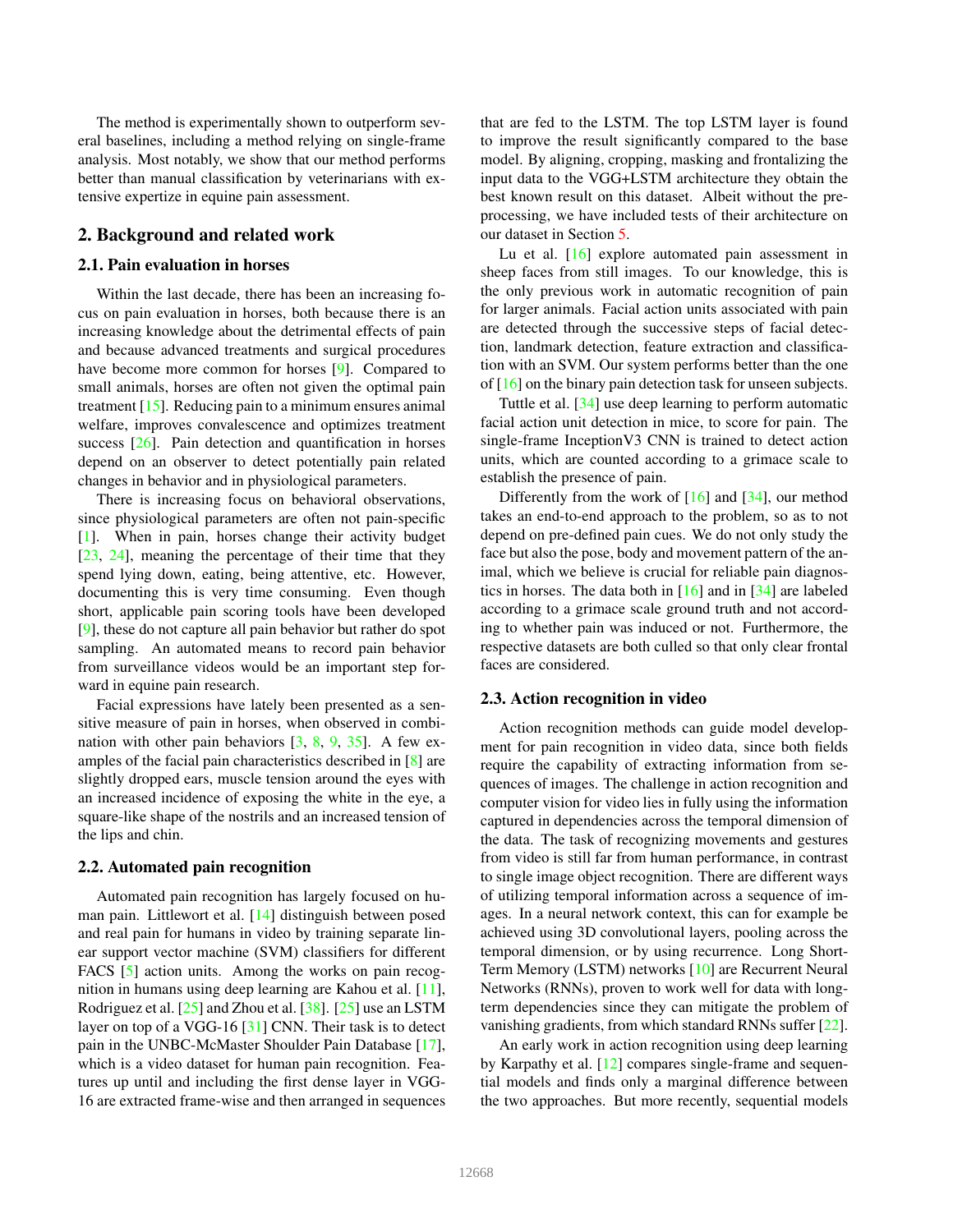have clearly outperformed the ones that are trained on single frames [2, 21, 36]. Single-frame models base their classification on image content instead of on the dynamics between frames. This works to some extent, especially on datasets such as Sports-1M [12] or UCF-101 [32] where most of the activity categories contain pertinent visual objects – consider for example walking a dog or playing the piano.

Ng et al. [21] mainly test two approaches to the sequential activity recognition problem, after deep two-stream CNN [30] feature extraction of the frames and their corresponding optical flow. Stacked LSTM layers are compared to different ways of feature pooling across the temporal dimension. The former approach obtained the thereto highest result on the Sports-1M dataset.

Concerning the two-stream model, in [11] a comparison is made between stream fusion at the feature-level vs. fusion at the decision-level (meaning typically after the softmax output), and the authors find that feature-level fusion improves their results. In our two-stream architecture experiments, we follow their example and fuse the streams at the feature-level.

Shi et al. [29] introduce the Convolutional LSTM (C-LSTM) unit, where the fully-connected matrix multiplications involving the weight matrices in the LSTM equations [10] are replaced with convolutions. The idea with the C-LSTM is to preserve spatial structure and avoid having to collapse the input images to vectors, as one needs to do for a standard LSTM (Section 4.1). Networks composed of C-LSTM units were the best-performing architectures in our experiments on the equine dataset.

The C-LSTM in [29] is applied to weather prediction with radar map sequences as input. But owing to the contribution of [29], C-LSTM layers have recently been used in a few works on action and gesture recognition from video data, notably by Li et al.  $[13]$  and Zhu et al.  $[39]$ . The architecture of [39] consists of two streams: one using RGB and one using RGB-D as input. The streams are each composed of a 4-layer 3D CNN followed by a 2-layer C-LSTM network, spatial pyramid pooling and a dense layer before fusion. Similar to our method, [39] perform simultaneous extraction of temporal and spatial features. Their idea is to let the 3D convolutions handle the short-term temporal

Table 1: Dataset overview, per horse subject and pain label (hh:mm:ss).

| Subj. ID        |          |          | 3        | 4        |          | O        | Total    |
|-----------------|----------|----------|----------|----------|----------|----------|----------|
| Gender          | Mare     | Mare     | Mare     | Mare     | Mare     | Gelding  | n/a      |
| Age (years)     | 14       |          | 12       | 6        | 14       | ٩        | n/a      |
| Pain            | 00:58:55 | 00:39:30 | 00:29:52 | 00:22:21 | 00:44:38 | 00:26:09 | 03:41:25 |
| No pain         | 01:00:27 | 01:01:29 | 01:01:10 | 01:31:12 | 00:59:49 | 00:29:37 | 06:03:44 |
| Total           | 01:59:22 | 01:40:59 | 01:31:02 | 01:53:33 | 01:44:27 | 00:55:46 | 09:45:09 |
| # frames, 2 fps | 14324    | 12118    | 10924    | 13626    | 12534    | 6692     | 70292    |

dependencies of the data and the C-LSTM the longer-term dependencies. We differ from the method of [39] in that we use optical flow and not RGB-D data for the motion stream and that our parallel streams consist only of recurrent C-LSTM layers, without 3D convolutions.

Li et al. [13] introduce the VideoLSTM architecture, using C-LSTM networks in combination with a soft attention mechanism both for activity recognition and localization. Features are first extracted from RGB and optical flow frames using a single-frame VGG-16 [31] pre-trained on ImageNet [4] before they are fed to the recurrent C-LSTM streams. The attention in  $[13]$  is computed by convolving the input feature map at t with the hidden state from  $t - 1$ . A given C-LSTM stream in their pipeline always has one layer, consisting of 512 units. By contrast, our C-LSTM network is deep but has fewer units per layer, and we do not separate feature extraction from the temporal modeling.

### 3. The Equine Pain Dataset

The equine pain dataset used in this paper has been collected by Gleerup et al. [8], and consists of 9 hours and 45 minutes of video across six horse subjects, out of which 3 hours and 41 minutes are labeled as pain and 6 hours and 3 minutes as non-pain. These binary labels have been set according to the presence of pain induction, known from the recording protocol (Section 3.1). Frames are extracted from the equine videos at 2 fps. When training on 10-frame sequences, the dataset contains ∼ 7k sequences. Durationwise this dataset is comparable to known video datasets such as Hollywood2  $[18]$  (20 hours) and UCF-101  $[32]$  (30 hours). Details on the class distribution across the different subjects can be seen in Table 1. A more complete description with image examples can be found in [8].

### 3.1. Recording setup and pain induction

The subjects were trained with positive reinforcement before the recordings to be able to stand relatively still in the trial area. They were filmed during positive and negative pain induction trials with a stationary camera at a distance of approximately two meters. The imagery contains the head and the body until the wither. The camera was fixed, which means that the data is suited for extraction of optical flow, since there is no camera motion bias [12].

Pain was induced using one out of two noxious stimuli applied to the horses for 20 minutes: a pneumatic blood pressure cuff placed around the antebrachium or the application of capsaicin  $10\%$  (chili extract) on  $10 \text{ cm}^2$  skin [8]. Both types of experimental pain are ethically regulated and also occur in human pain research. They caused moderate but completely reversible pain to the horses [8].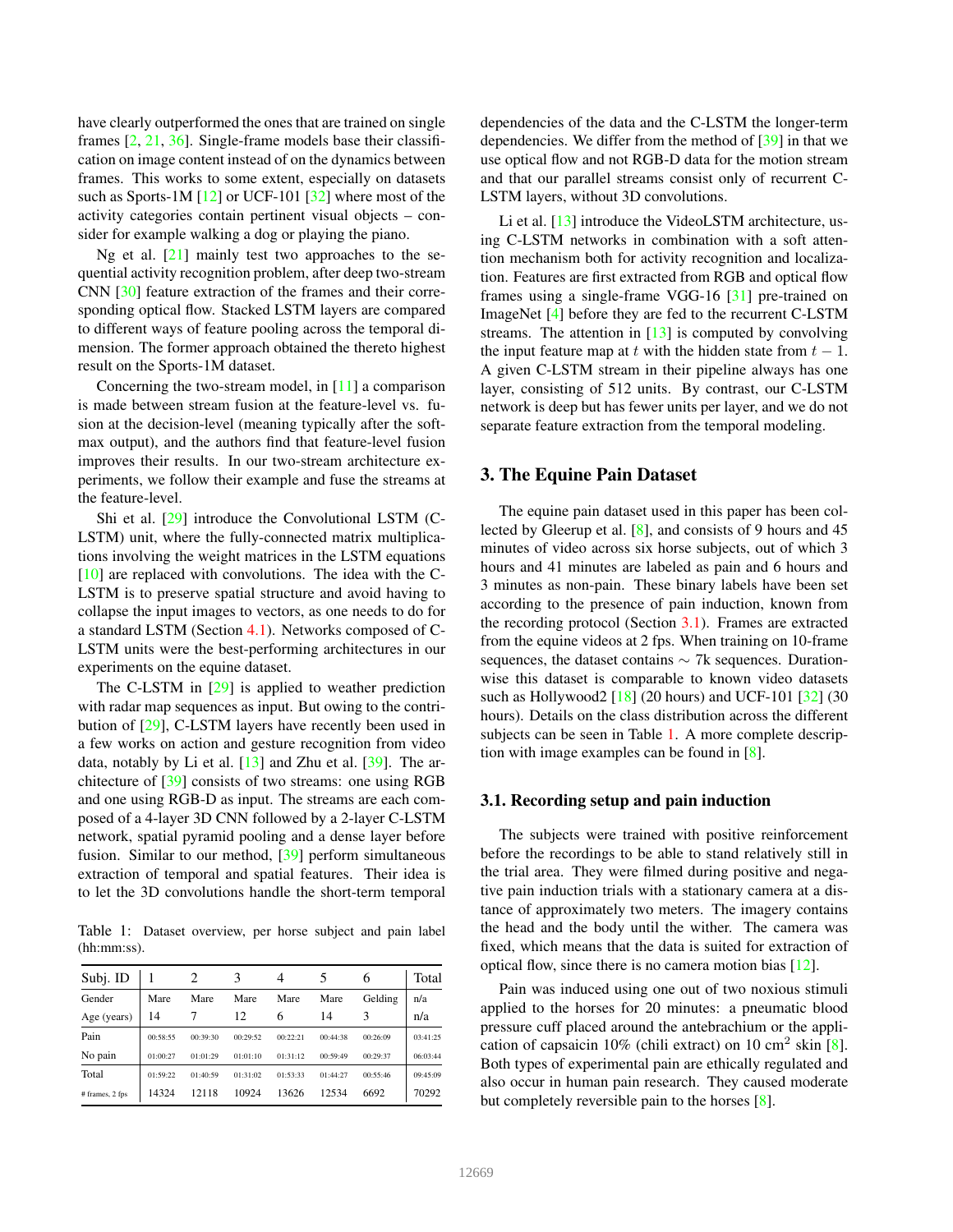### 3.2. Noise and variability

The videos in the dataset present some challenging noise. The lighting conditions were not ideal and some videos are quite dark. Unexpected elements like a veterinarian standing by the horse for a while, frequent occlusion of the horse's head, varying backgrounds, poses, camera angles and colors on halters all contribute to the challenging nature of the dataset. The coat color of the horses is mostly dark brown except for one chestnut but they do have varying characteristics such as stars and blazes.

Furthermore, there is some variability among the subjects. Subject 6 is by far the youngest horse at age 3, and frequently moves in and out of the frame. This presented difficulties for our classifiers as can be seen in Table 4. Importantly, this subject did not go through the same training for standing still as the other subjects. We include test runs on this horse for transparency.

# 4. Approach

Three main architectures are investigated, and each is additionally extended to a two-stream version. With two streams, we can feed sequences of different modalities to the network. In our case, we use RGB in one stream and optical flow in the other. The optical flow of two adjacent frames is an approximation of the gradients  $(u \text{ and } v)$  of the pixel trajectories in the horizontal and vertical directions, respectively. We compute the optical flow using the algorithm presented by  $\lceil 6 \rceil$  and add the magnitude of u and v as a third channel to the tensor. The one-stream models receive either single frames or sequences of either modality.

The three base architectures are the deep CNN InceptionV3 [33], which takes single-frame input, the partly recurrent VGG+LSTM architecture from [25] which is a VGG-16 CNN [31] up to and including the first dense layer with one LSTM layer on top, and the fully recurrent C-LSTM. Intuitively, the three models differ in the extent by which they can model the dynamics of the data. InceptionV3 is a static model that only learns patterns from single frames. In its two-stream setting, it processes single optical flow frames in parallel to the RGB frames, which adds limited motion information. The VGG+LSTM model extracts temporal features, but does so separately from the spatial features. Its recurrent top layer is not an integral part of the network, as it is for the C-LSTM model. In the C-LSTM architecture all layers are fully recurrent and the spatial and temporal feature extraction take place simultaneously.

#### 4.1. Convolutional LSTM

Shi et al. [29] introduce the Convolutional LSTM (C-LSTM) unit, where the fully-connected matrix multiplications involving for instance the input-hidden and hiddenhidden weight matrices in the LSTM equations [10] are replaced with convolutions. This enables the parameter sharing and location invariance that comes with convolutional layers, while maintaining a recurrent setting. This type of layer structure is not to be confused with the more common setup of stacking RNN layers on top of convolutional layers (as in the VGG+LSTM architecture), which differs in two important and related aspects from the C-LSTM. First, any input to a standard RNN layer has to be flattened to a onedimensional vector beforehand, which shatters the spatial grid patterns of an image. Second, by extracting the spatial features separately, hence by performing down-sampling convolutions of the images before any sequential processing, one risks losing important spatio-temporal features. In effect, there are features of a video clip that do not stem exclusively from either spatial or temporal data, but rather from both. For this reason, C-LSTM layers are especially suited to use for video analysis.

Next, we present the details of the C-LSTM networks in one and two streams from our experiments.

Convolutional LSTM in one and two streams. The onestream C-LSTM model (C-LSTM-1) has four stacked layers of 32 C-LSTM units each with max pooling and batch normalization between every layer, followed by a dense layer and sigmoid output.

The two-stream C-LSTM (C-LSTM-2) is shown in Figure 2. This model consists of two parallel C-LSTM-1 streams. The idea, just like in  $[30]$ , is for the motion stream (optical flow) to complete the spatial stream (RGB). However, our C-LSTM two-stream model differs in some aspects from the original architecture presented in [30]. To begin with, in [30], only the motion stream takes input with a temporal span while the spatial one processes single (momentaneous) RGB frames. Furthermore, the motion stream input, consisting of  $k$  concatenated optical flow frames, is not treated recurrently but as one single input volume. In [30], both streams are feedforward CNNs, whereas in our case both streams are recurrent. In addition, we choose to fuse our two streams at the feature-level, in contrast to [30] who fuse the class scores only after the softmax output layer. In particular, we fuse the two tensor outputs from the fourth layers in both streams by either element-wise multiplication or addition (Table 3), in order to use the optical flow features as an attention mask on the RGB features. To this end, the optical flow is computed using rather large averaging windows, which results in soft, blurry motion patterns, similar to the attention results presented in [28] (Figure 1). When using multiplication, the attention mask behaves like an AND gate; when using addition, it behaves like the softer OR gate. Both types of fusion emphasize the parts of the image where pixels have moved, which are likely to be of interest to the model.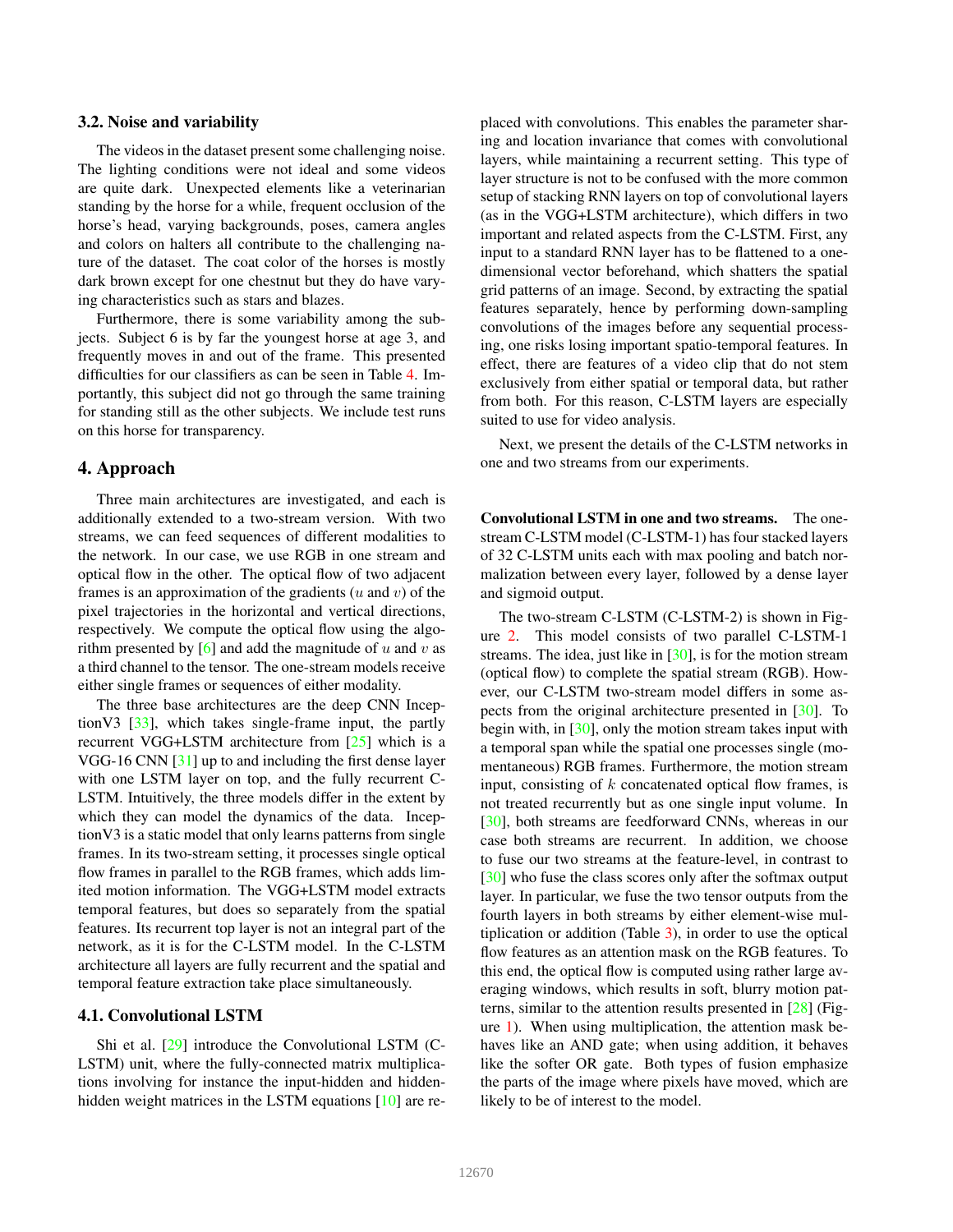#### 4.2. Implementation details

The top dense and LSTM layers of the VGG+LSTM model are trained from scratch and the convolutional layers of the VGG-16 base model are pre-trained on ImageNet [4] as an initialization. Its LSTM layer has 512 units, which hyperparameter was set after trials with [32, 256, 512, 1024] units. InceptionV3 is trained from scratch since this worked better than with ImageNet pre-trained weights. The top part of the original model is replaced with a dense layer with 512 units and global average pooling before the output layer. All architectures have a dense output layer with sigmoid activation and binary cross-entropy as loss function. The respective optimizers used are shown in Table 2. For the VGG+LSTM, we also trained with the Adam optimizer, as in  $[25]$ , but Adadelta gave better results. We use larger frames when training the InceptionV3 models than when training the sequential models (Table 2) because InceptionV3 has a minimum input size. When training on sequences, they consist of 10 frames each. The sequences are extracted back-to-back without overlap (stride 10). We use early stopping of 15 epochs on a maximum of 100 epochs throughout the experiments. All two-stream models use dropout with probability 0.2 after the fusion of the two streams. Since additive feature level fusing worked best for the C-LSTM-2, this is chosen as the method of fusion for the two-stream extensions of VGG+LSTM and InceptionV3 as well. Data augmentation for the sequences consists of horizontal flipping, random cropping and shading by adding Gaussian noise. The transformations are consistent across a given sequence (i.e. for random cropping, the same crop is applied for the whole sequence). Remaining hyperparameters and the code for the experiments can be found at https://goo.gl/9TPYNk.

### 5. Experiments and results

### 5.1. Evaluation method

The classification task is evaluated using leave-onesubject-out cross testing, meaning that for the equine dataset we always train on four subjects, validate on one and test on the remaining subject. By separating the subjects used for training, validation and testing respectively, we enforce generalization to unseen subjects. Subject 5 is always used as validation set for early stopping, on account of its relatively even class balance (Table 1). When it is



Figure 1: Example sequence from the dataset. Optical flow on second row. In the two-stream model, the optical flow serves as attention when fused with the RGB frames.

tested on, subject 1 is used for validation instead. The results presented are the average of the six cross-subject test rotations, which additionally were repeated five times. The standard deviations in Table 3 are the averages of the standard deviations across the test folds for every run, while the standard deviations presented in Table 4 are the per-subject variations across the five runs, which are smaller. F1-score is the harmonic mean of precision and recall. The reason to use F1-score in addition to accuracy is that it is a more cautious measure when a dataset contains class imbalance.

The labels are set globally according to the presence of pain induction from the recording protocol for the different video clips before frame extraction, meaning that frames belonging to the same clip always have the same ground truth. Nevertheless, the loss function is optimized per frame during training, which means that the network outputs one classification per frame. When computing the F1-score at evaluation time for sequential models, we want to measure their performance on the aggregate 10-frame sequence-level. To this end, a majority vote is taken of the classifications across the sequence. If there is a tie, the vote is random.

### 5.2. Veterinary expert baseline experiment

As a baseline comparison, four veterinarians with expert training in recognizing equine pain were engaged in classifying 51 five second-clips sampled at random from the dataset (but distributed across the subjects) as pain or no pain. Five seconds is the same temporal footprint that the sequential models are trained and tested on. The results in Table 3 show that it is not evident, even for an expert, to perform this kind of classification, highlighting the challenging nature of the task and dataset. The average F1-score (accuracy) of the experts was  $54.6$  ( $58.0\%$ ).

Since the clips are randomly extracted from the videos, it can happen that the horse looks away or interacts too much with an on-site observer. When the experts judged that it was not possible to assess pain from a certain clip, they did not respond. Thus, those results are not part of the averages. On average 5-10 clips out of the 51 were discarded by every rater. This "cherry-picking" should speak to the advantage of the experts compared to the models, as well as the fact that the experts could re-watch the clips. Yet, on average, the experts perform 18.9 percentage points (p.p.)

Table 2: Overview of input details for the four evaluated models.

| Model                            | Input, Equine data           | Batch size | Sequential     | Optimizer |
|----------------------------------|------------------------------|------------|----------------|-----------|
| C-LSTM-1                         | [10, 128, 128, 3]            | 16         | <b>Yes</b>     | Adadelta  |
| $C-I$ STM-2                      | $[10, 128, 128, 3] \times 2$ | 8          | <b>Yes</b>     | Adadelta  |
| VGG+LSTM $[25]$                  | [10, 128, 128, 3]            | 16         | <b>Yes</b>     | Adadelta  |
| VGG+LSTM-2 [25]                  | $[10, 128, 128, 3] \times 2$ | 8          | Yes            | Adadelta  |
| Inception V3 $\left[33\right]$   | [320, 240, 3]                | 100        | N <sub>0</sub> | RMSProp   |
| Inception V3-2 $\left[33\right]$ | $[320, 240, 3] \times 2$     | 50         | No             | RMSProp   |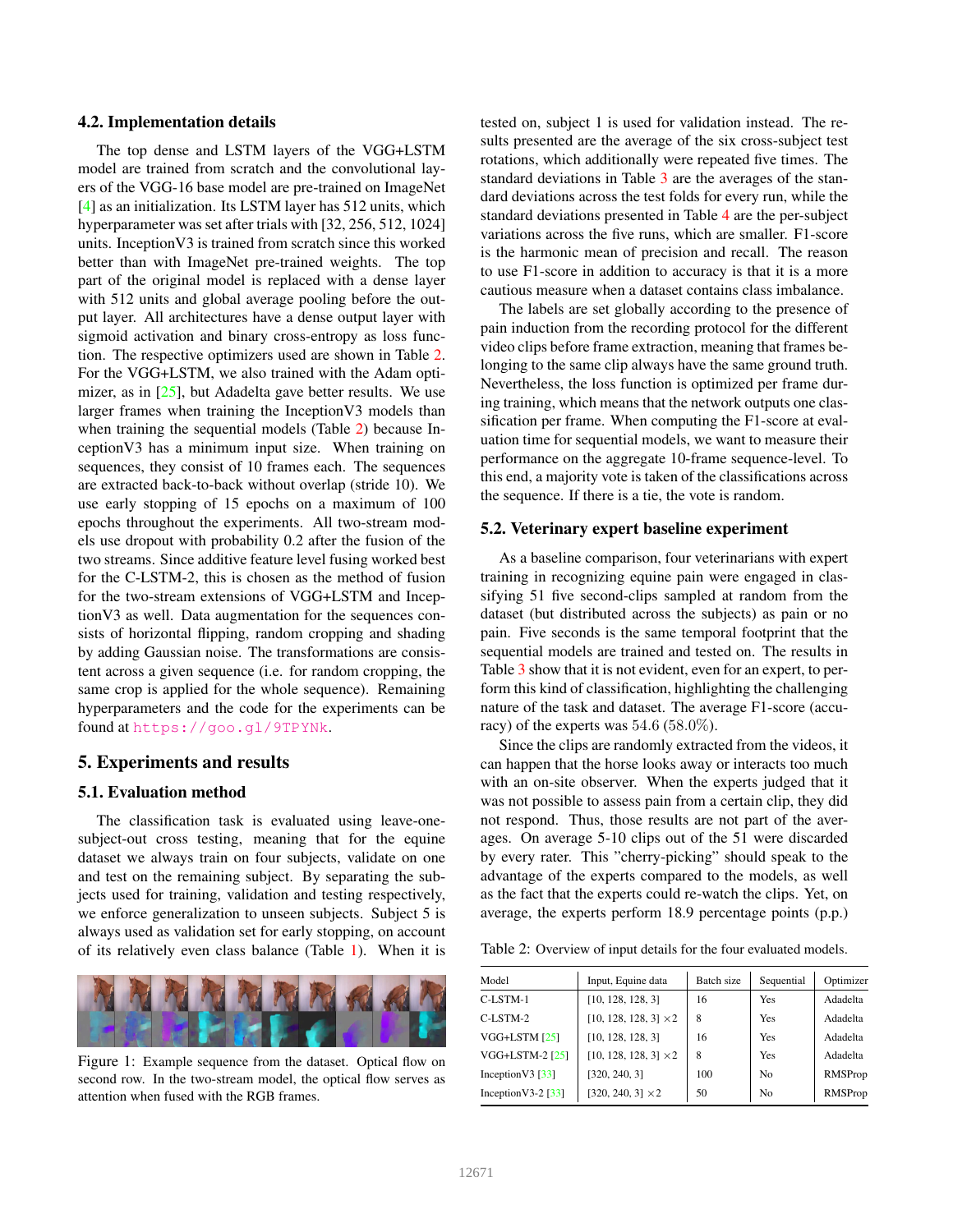

Figure 2: Our fully recurrent C-LSTM-2 model, which performed the best on the equine dataset. The yellow and purple layers are max pooling and batch normalization, respectively. The arrows on top of the C-LSTM layers symbolize recurrence.

worse than the C-LSTM-2 model.

Even so, the F1-scores varied among the raters. Their individual results were 52.7%, 50.7%, 72.2% and 42.7%. Interestingly, the rater that obtained 72.2% knew the dataset best out of the four and was present throughout the data collection. This rater's result, close to that of our best model, can thus be seen, to some extent, as testing on training data.

### 5.3. Automatic detection in the Equine Pain Dataset

Table 3 shows average results and standard deviations for the different evaluated models. The best obtained F1 score (accuracy) is  $73.5 \pm 18.3\%$  (75.4  $\pm 14.1\%$ ) using the C-LSTM-2 architecture. Both C-LSTM-1 and C-LSTM-2 in their best settings outperform the relevant baselines.

The effect of two streams and temporal dynamics. We see a clear improvement of  $+2.2$  p.p. from the C-LSTM one-stream model to its two-stream version, in terms of F1 score. For the VGG+LSTM model, there is no improvement from one to two streams when no data augmentation is used, and very little improvement  $(+0.1 \text{ p.p.})$  when data augmentation is used. The two-stream version of InceptionV3 in effect performs worse than its RGB one-stream version. When comparing the importance of the RGB and optical flow streams, respectively, for the three different models, we see that the flow alone performs better for the C-LSTM-1 (69.8% F1-score) than for the VGG+LSTM (66.1% F1 score) and the Inception V3 (54.1% F1-score). Out of the three models, the performance gap between the modalities is the least for the C-LSTM-1. The above observations combined interestingly show that dynamics and sequentiality are more important to the C-LSTM model.

Furthermore, we see in Table 3 that the C-LSTM models perform better than the single-frame model InceptionV3, which can be considered as a baseline. Its best result is 68.1% F1-score for one stream with data augmentation. As a reminder, the input resolution to Inception V3 is  $320 \times 240$ pixels, compared to the  $128 \times 128$  pixels for the C-LSTM networks. This underlines the better performance of the latter, even with nearly five times less pixels and orders of magnitude less parameters (Table 3).

The effect of data augmentation. We can observe in Table 3 that the C-LSTM and VGG+LSTM models trained without augmented data perform better than those trained with augmented data. For InceptionV3, the performance is better with data augmentation. A possible explanation for why the C-LSTM models do not learn the augmented data as well as the clean data is their small number of parameters, compared to the other models (Table 3). The fact that the C-LSTM models do not improve with data augmentation suggests that they are of the appropriate size for the dataset and have not overfit. The VGG-16 base model of VGG+LSTM has many parameters but we hypothesize that it is the single LSTM layer that might be too minimalistic for the augmented data in this case. In the future, when working on more varied datasets, it will likely become necessary to use a larger number of hidden units, in the interest of stronger network expressivity and generalizing ability. Nevertheless, it is reasonable to use a smaller number of hidden units for equine data than for example when training on a larger and more varied dataset such as UCF-101 [32]. For our applications, the data will always reside on a smaller manifold than general activity recognition datasets since we restrict ourselves to horses in a box or hospital setting. Data augmentation was only applied to the C-LSTM-2 (add) model since it performed better than the one with multiplicative fusion. In addition, the computational cost in training time was considerable, especially with augmented data.

Performance difference between subjects. The performance of VGG+LSTM varies markedly between subjects (Table 4). On that account, it has the highest global standard deviation among the models. When inspecting its classification decisions for subjects 1 and 2, for which it often scored above 90% F1-score, the model had sometimes identified hay in the corner or the barred background as being significative of the pain category. The horses it performed the worst on, subjects 5 and 6, have screens as background in the dataset and thus not as many details to overfit to.

As shown in Table 4, the results are generally better for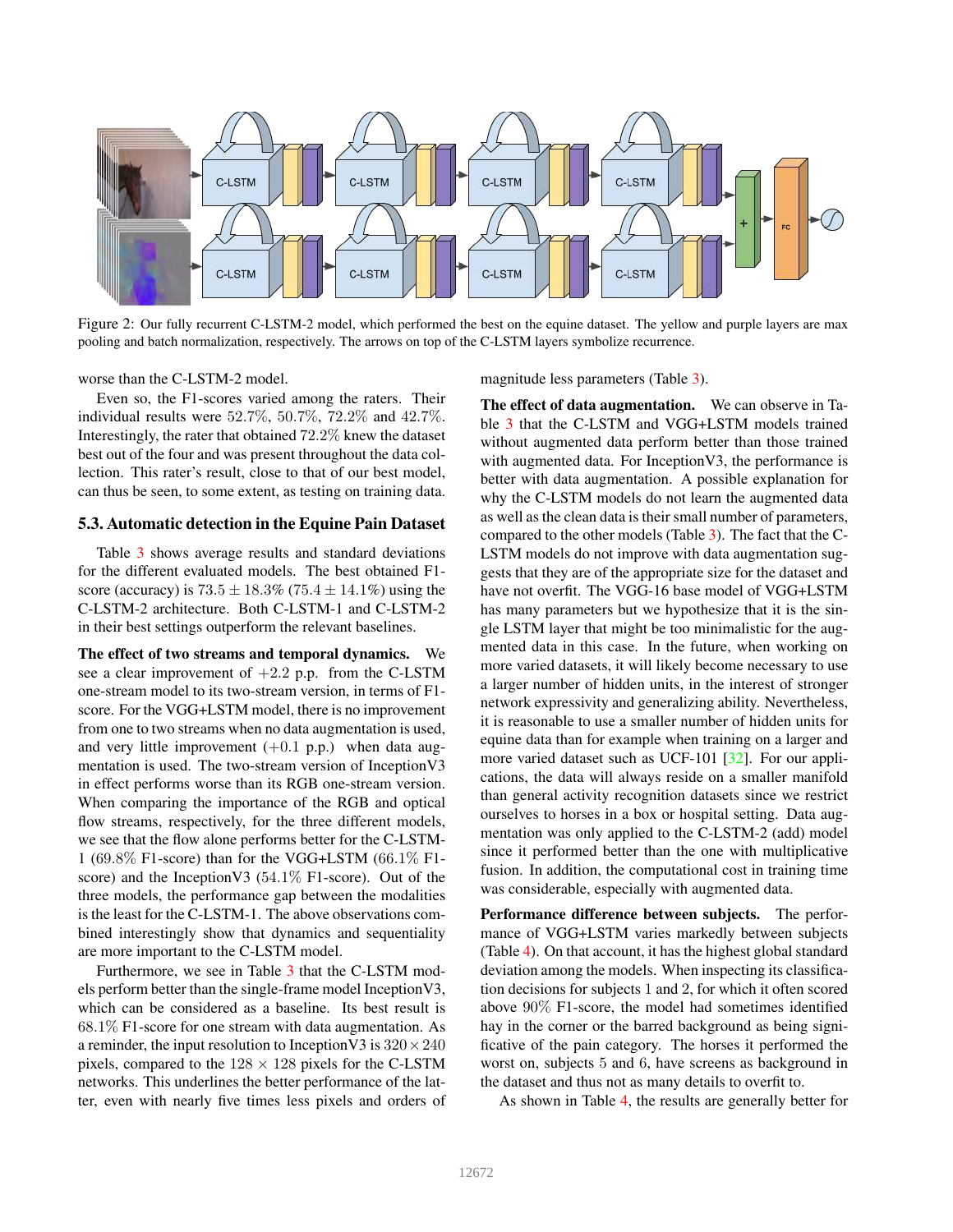Table 3: Results (% F1-score and accuracy) for binary pain classification per evaluated model. C-LSTM-2 (add) has the best average result. InceptionV3 is a single-frame model, while VGG+LSTM and C-LSTM are sequential models. Data augmentation was only applied to C-LSTM-2 (add), for computational reasons, since it performed better than the one with multiplicative fusion.

|                            | No data augmentation |                 | Data augmentation        |                 |               |
|----------------------------|----------------------|-----------------|--------------------------|-----------------|---------------|
| <b>One-Stream Models</b>   | Avg. F1              | Avg. accuracy   | Avg. F1                  | Avg. accuracy   | # Parameters  |
| Inception V3 $[33]$ , Flow | $54.1 \pm 10.9$      | $60.8 \pm 10.3$ | $57.5 \pm 12.3$          | $60.4 \pm 8.5$  | 22, 852, 898  |
| Inception V3 $[33]$ , RGB  | $62.6 \pm 19.4$      | $66.5 \pm 16.8$ | $68.1 \pm 15.8$          | $68.8 \pm 14.2$ | 22, 852, 898  |
| VGG+LSTM [25], Flow        | $65.3 \pm 16.6$      | $67.6 \pm 13.6$ | $50.5 \pm 17.0$          | $60.9 \pm 13.2$ | 57, 713, 474  |
| VGG+LSTM [25], RGB         | $69.4 \pm 28.8$      | $72.8 \pm 22.9$ | $63.8 \pm 26.9$          | $70.3 \pm 19.8$ | 57, 713, 474  |
| C-LSTM-1, Flow (Ours)      | $69.8 \pm 10.3$      | $70.8 \pm 9.4$  | $59.5 \pm 11.6$          | $64.1 \pm 9.8$  | 731, 522      |
| C-LSTM-1, RGB (Ours)       | $71.3 \pm 19.4$      | $73.5 \pm 16.3$ | $64.0 \pm 20.5$          | $68.7 \pm 14.9$ | 731, 522      |
| <b>Two-Stream Models</b>   |                      |                 |                          |                 |               |
| Inception $V3-2$ (add)     | $62.4 \pm 20.5$      | $66.3 \pm 16.7$ | $55.4 \pm 18.0$          | $59.7 \pm 15.3$ | 45, 704, 770  |
| VGG+LSTM-2 (add)           | $69.4 \pm 29.7$      | $74.6 \pm 22.5$ | $63.9 \pm 26.4$          | $70.5 \pm 18.9$ | 115, 425, 922 |
| C-LSTM-2 (mult.) (Ours)    | $67.3 \pm 19.1$      | $72.2 \pm 14.9$ | $\overline{\phantom{a}}$ |                 | 1, 458, 946   |
| $C$ -LSTM-2 (add) (Ours)   | $\bf 73.5 \pm 18.3$  | $75.4 \pm 14.1$ | $66.5 \pm 20.6$          | $68.8 \pm 13.8$ | 1, 458, 946   |
| <b>Veterinary expert</b>   | $54.6 \pm 11.0$      | $58.0 \pm 13.6$ | n/a                      | n/a             | n/a           |

subjects 1-5 compared to subject 6. Had we not included subject 6 in our final score, our best average would instead have been  $80.9 \pm 8.6\%$  F1-score. This horse displayed atypical behavior consisting of extreme playfulness and interaction with the human observer, because it had not been trained to stand still like the other subjects (Section 3.2).

The accuracies in Table 3 in general have lower standard deviations than the F1-scores. This is because the F1-score discredits results where the model exclusively chooses one class for a whole test round. This often happened when the classification failed, as was almost always the case for subject 6. The F1-scores for subject 6 are around 40%, whereas in terms of accuracy these results are instead around 50%, hence reducing the standard deviation gap.

Tuning of C-LSTM-2. For C-LSTM-2, the softer fusion by addition performs better than fusion by multiplication. The optical flow is computed at 16 fps and is matched to the corresponding 2 fps RGB frames. If the horse moves fast, there can be discrepancies when overlaying the RGB image with an AND mask (corresponding to multiplicative fusion) not fitting the shape of the horse. This could explain the better performance of the additive fusion.

**Comparison to Lu et al.** To our knowledge,  $[16]$  is the only previous study done on automatic pain recognition in larger non-human species. An accuracy of 67% is obtained

Table 4: Per-subject F1-scores for C-LSTM-2 and VGG+LSTM. The distribution is more even for C-LSTM-2.

| Subject: $ 1$ |  |                                                                                                                                            |  |  |
|---------------|--|--------------------------------------------------------------------------------------------------------------------------------------------|--|--|
| C-LSTM-2      |  | $87.1 \pm 4.8$ $83.4 \pm 5.6$ $79.7 \pm 11.2$ $73.4 \pm 5.8$ $76.5 \pm 11.5$ $40.8 \pm 3.6$                                                |  |  |
|               |  | VGG+LSTM $\left[90.5 \pm 4.1\right]$ 94.4 $\pm$ 3.2 $\left[77.2 \pm 16.3\right]$ 89.1 $\pm$ 4.8 $\left[32.1 \pm 7.0\right]$ 33.8 $\pm$ 4.2 |  |  |

on a three-class pain level classification task (76.8% for two classes) via the detection of facial action units from images of sheep. The mapping from action units to pain level is done using the sheep pain facial expression scale, SPFES [20]. However, this result is not obtained on a subjectexclusive train/test split and the data is culled for frontal faces with visible action units. Importantly, the labels are set based on action units, and not on induced pain. The fact that the ground truth is based on visible action units makes the task easier. The authors also evaluate their method for unseen subjects; a confusion matrix is presented in [16] with results from a three-class task. We translate this into two classes, to be able to compare our results. The F1 score (accuracy) when testing on unseen subjects is 58.4% (58.1%), 15 p.p. less than our best result.

What do the models consider as pain? We compute saliency maps for the two best models, C-LSTM-2 and VGG+LSTM, to investigate their classification decisions. Two example sequences are shown in Figure 3. The saliency maps are made using the Grad-CAM method [27], taking the gradient of the class output with respect to the different filters in the last convolutional layer (for C-LSTM-2, we take the gradient with respect to the last layer in the RGB-stream). The filters are then weighted according to their corresponding gradient magnitude. The one with the highest magnitude is considered the most critical for the classification decision. This particular filter, upsampled to the true image size, is then visualized as a heatmap.

The sequence in Figure 3b shows a rather still horse with its head in an upright position. The sequence was misclassified as pain by all four experts but was correctly classified by the two computer models. The veterinarians based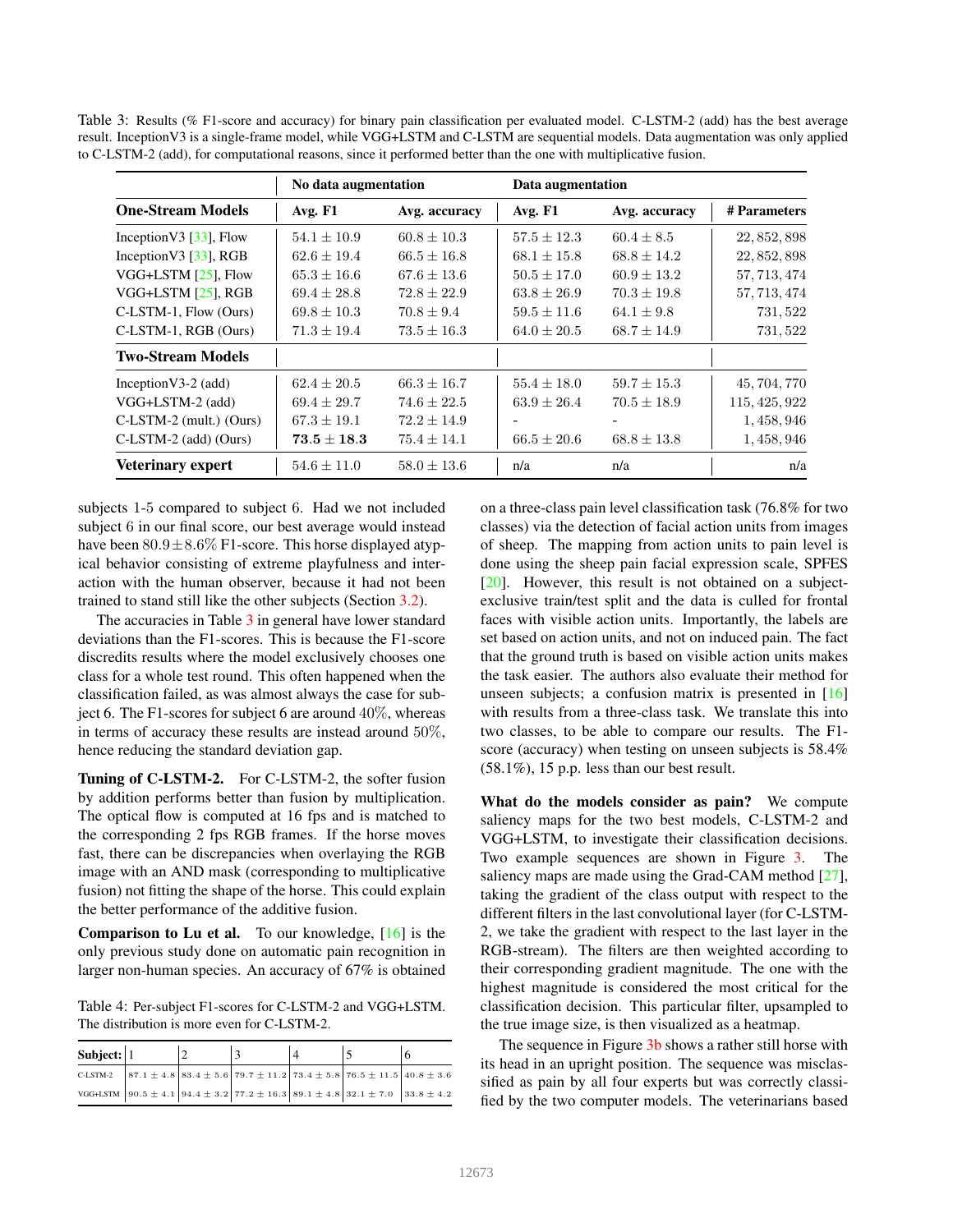

(a) A pain sequence correctly classified by both C-LSTM-2 and VGG+LSTM, as well as by veterinarians.



(b) A non-pain sequence correctly classified by both C-LSTM-2 and VGG+LSTM, misclassified by all veterinarians.

Figure 3: Saliency maps for two sequences and two different models (C-LSTM-2 on the first row, VGG+LSTM on the second row in each figure). We observe that in general, the C-LSTM-2 model focuses on the horse and follows its movement, whereas the VGG+LSTM model has overfit (looks at the background) and does not follow a smooth temporal pattern across the sequence. In 3a, the C-LSTM-2 is attentive to the pose of the horses' shoulder and also zooms in on the tense eye area in the last three frames. In 3b, the muzzle, neck and eye area are in focus for the C-LSTM-2, whereas it appears that the VGG+LSTM has mostly learned to detect the presence of a horse.

their decision mostly on the tense triangular eye in the clip (sign of pain), visible in the proper resolution of the image, whereas the C-LSTM-2 seems to have mostly focused on the relaxed muzzle and upright head position (signs of nonpain). The VGG+LSTM seems to look at the entire horse, and frequently changes focus to the background and back again. Our impression is that the VGG+LSTM does not have a distinct enough focus to properly assess pain. Furthermore, Figure 3a, indicates that the VGG+LSTM model has overfit to the dataset, often looking at the background. The non-smooth temporal pattern of the saliency maps for VGG+LSTM in both Figures 3a and 3b could be explained by this model's separation of spatial and temporal feature extraction. By contrast, C-LSTM-2 tends to follow relevant parts of the horse in a temporally smooth fashion, which gives us more confidence in its classifications. This study is not conclusive but gives an indication to what kind of patterns the models seem to learn from the data, as well as a preliminary explanation to the better performance of C-LSTM-2. Grad-CAM was applied to the single-frame model InceptionV3 as well, but the results were uninformative and showed no particular saliency, while at the same time the model gave over-confident classification decisions.

### 6. Conclusions

From our comparisons of three main models and their respective two-stream extensions, varying in the extent by

which they model temporal dynamics, it appears that the spatio-temporal unfolding of behavior is crucial for pain recognition in horses. In this work, we have found that sequential imagery and a model such as the Convolutional LSTM that simultaneously processes the spatial and temporal features improves results compared to models that process single frames. Sequentiality seems particularly important when assessing equine pain behavior, since horses do not convey a single straightforward face to show that they are in pain, the way humans can. Our obtained results on data labeled according to pain induction surpass a veterinary expert baseline and outperform the only previously reported result [16] on subject-exclusive larger animal pain detection by a clear margin, using no facial action unit annotations or pre-processing of the data.

### 6.1. Future work

In future work, we would like to systematically investigate what the model finds salient when it comes to equine pain behavior and compare it to today's veterinary pain scoring. Interpretability is becoming increasingly important in deep learning, as shown by works such as [7] and [27]. We see an interesting research direction for exploring the spatio-temporal patterns of equine pain both in terms of the learned representations and classification attribution. In the coming months, we will append more video labeled in terms of pain behavior to the database of [8].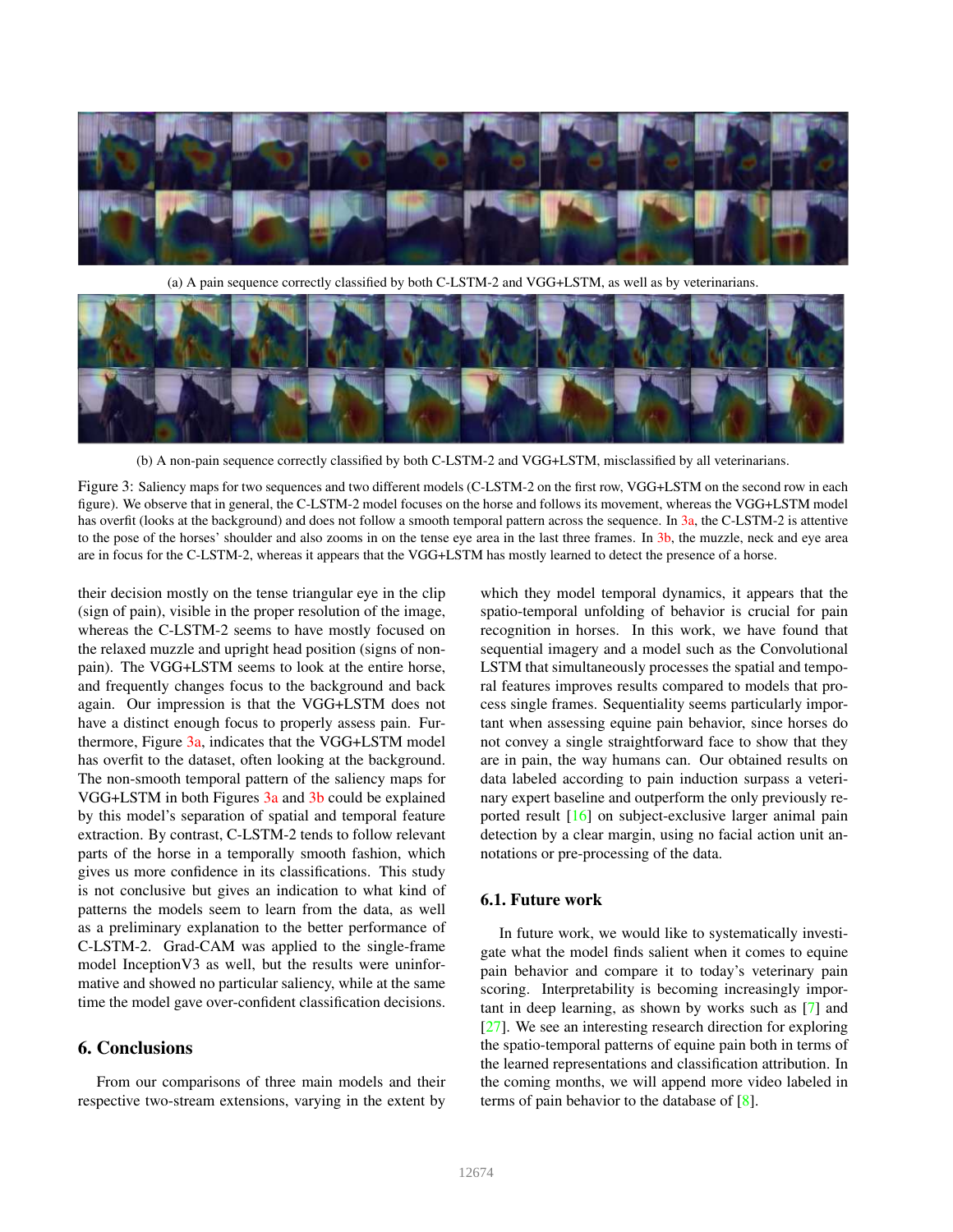# References

- [1] G. Bussieres, C. Jacques, O. Lainay, G. Beauchamp, A. Leblond, J. L. Cadore, L. M. Desmaizieres, S. G. Cuvelliez, and E. Troncy. Development of a Composite Orthopaedic Pain Scale in Horses. *Research in Veterinary Science*, 85, 2008.
- [2] J. Carreira and A. Zisserman. Quo vadis, action recognition? A new model and the Kinetics dataset. *CoRR*, abs/1705.07750, 2017.
- [3] E. D. Costa, M. Minero, D. Lebelt, D. Stucke, E. Canali, and M. C. Leach. Development of the Horse Grimace Scale (HGS) as a Pain Assessment Tool in Horses Undergoing Routine Castration. *PLoS ONE*, 9(3), 2014.
- [4] J. Deng, W. Dong, R. Socher, L. J. Li, K. Li, and L. Fei-fei. ImageNet: A Large-Scale Hierarchical Image Database. In *CVPR09*, 2009.
- [5] P. Ekman and W. V. Friesen. Measuring Facial Movement. *Environmental Psychology and Nonverbal Behavior*, 1, 1976.
- [6] G. Farnebäck. Two-Frame Motion Estimation Based on Polynomial Expansion. *Lecture Notes in Computer Science*, 2749(1):363–370, 2003.
- [7] C. Feichtenhofer, A. Pinz, R. P. Wildes, and A. Zisserman. What have we learned from deep representations for action recognition? *CoRR*, abs/1801.01415, 2018.
- [8] K. B. Gleerup, B. Forkman, C. Lindegaard, and P. H. Andersen. An equine pain face. *Veterinary Anaesthesia and Analgesia*, 42, 2015.
- [9] K. B. Gleerup and C. Lindegaard. Recognition and Quantification of Pain in Horses: A Tutorial Review. *Equine Veterinary Education*, 28, 2016.
- [10] S. Hochreiter and J. Schmidhuber. Long short-term memory. *Neural Computation*, 9(8):1735–1780, 1997.
- [11] S. E. Kahou, V. Michalski, K. Konda, R. Memisevic, and C. Pal. Recurrent Neural Networks for Emotion Recognition in Video. *Proceedings of the 2015 ACM on International Conference on Multimodal Interaction - ICMI '15*, 2015.
- [12] A. Karpathy, G. Toderici, S. Shetty, T. Leung, R. Sukthankar, and L. Fei-Fei. Large-Scale Video Classification with Convolutional Neural Networks. *2014 IEEE Conference on Computer Vision and Pattern Recognition (CVPR)*, 2014.
- [13] Z. Li, E. Gavves, M. Jain, and C. G. M. Snoek. VideoLSTM convolves, attends and flows for action recognition. *CoRR*, abs/1607.01794, 2016.
- [14] G. C. Littlewort, M. S. Bartlett, and K. Lee. Automatic Coding of Facial Expressions Displayed During Posed and Genuine Pain. *Image and Vision Computing*, 27, 2009.
- [15] E. J. Love. Assessment and Management of Pain in Horses. *Equine Veterinary Education*, 21, 2009.
- [16] Y. Lu, M. Mahmoud, and P. Robinson. Estimating Sheep Pain Level Using Facial Action Unit Detection. In *12th IEEE International Conference on Automatic Face & Gesture Recognition (FG 2017)*, 2017.
- [17] P. Lucey, J. F. Cohn, K. M. Prkachin, P. E. Solomon, and I. Matthews. Painful data: The UNBC-McMaster Shoulder Pain Expression Archive Database. In *Face and Gesture 2011*, pages 57–64, March 2011.
- [18] M. Marszałek, I. Laptev, and C. Schmid. Actions in context. In *IEEE Conference on Computer Vision & Pattern Recognition*, 2009.
- [19] S. McDonnell. Is it Psychological, Physical, or Both? In *Proceedings of the 51st Annual Convention of the American Association of Equine Practitioners, Seattle, Washington, USA*, 2005.
- [20] K. M. McLennan, C. J. Rebelo, M. J. Corke, M. A. Holmes, M. C. Leach, and F. Constantino-Casas. Development of a facial expression scale using footrot and mastitis as models of pain in sheep. *Applied Animal Behaviour Science*, 176:19  $-26, 2016.$
- [21] J. Y.-H. Ng, M. Hausknecht, S. Vijayanarasimhan, O. Vinyals, R. Monga, and G. Toderici. Beyond Short Snippets : Deep Networks for Video Classification. 2015.
- [22] R. Pascanu, T. Mikolov, and Y. Bengio. Understanding the exploding gradient problem. *CoRR*, abs/1211.5063, 2012.
- [23] J. Price, N. Clarke, E. Welsh, and N. Waran. Preliminary Evaluation of Subjective Scoring Systems for Assessment of Postoperative Pain in Horses. *Veterinary Anaesthesia and Analgesia*, 30, 2003.
- [24] L. C. Pritchett, C. Ulibarri, M. C. Roberts, R. K. Schneider, and D. C. Sellon. Identification of Potential Physiological and Behavioral Indicators of Postoperative Pain in Horses After Exploratory Celiotomy for Colic. *Applied Animal Behavioural Science*, 80, 2003.
- [25] P. Rodriguez, G. Cucurull, J. Gonalez, J. M. Gonfaus, K. Nasrollahi, T. B. Moeslund, and F. X. Roca. Deep Pain: Exploiting Long Short-Term Memory Networks for Facial Expression Classification. *IEEE Transactions on Cybernetics*, 2017.
- [26] D. C. Sellon, M. C. Roberts, A. T. Blikslager, C. Ulibarri, and M. G. Papich. Effects of Continuous Rate Intravenous Infusion of Butorphanol on Physiologic and Outcome Variables in Horses after Celiotomy. *Journal of Veterinary Internal Medicine*, 18, 2004.
- [27] R. R. Selvaraju, A. Das, R. Vedantam, M. Cogswell, D. Parikh, and D. Batra. Grad-cam: Why did you say that? visual explanations from deep networks via gradient-based localization. *CoRR*, abs/1610.02391, 2016.
- [28] S. Sharma, R. Kiros, and R. Salakhutdinov. Action recognition using visual attention. *CoRR*, abs/1511.04119, 2015.
- [29] X. Shi, Z. Chen, and H. Wang. Convolutional LSTM Network : A Machine Learning Approach for Precipitation Nowcasting. *CoRR*, abs/1506.04214, 2015.
- [30] K. Simonyan and A. Zisserman. Two-Stream Convolutional Networks for Action Recognition in Videos. In *Advances in Neural Information Processing Systems 27*, 2014.
- [31] K. Simonyan and A. Zisserman. Very deep convolutional networks for large-scale image recognition. *CoRR*, abs/1409.1556, 2014.
- [32] K. Soomro, A. R. Zamir, and M. Shah. UCF101: A dataset of 101 human actions classes from videos in the wild. *CoRR*, abs/1212.0402, 2012.
- [33] C. Szegedy, V. Vanhoucke, J. Shlens, and Z. Wojna. Rethinking the Inception Architecture for Computer Vision. *CoRR*, abs/1512.00567, 2014.